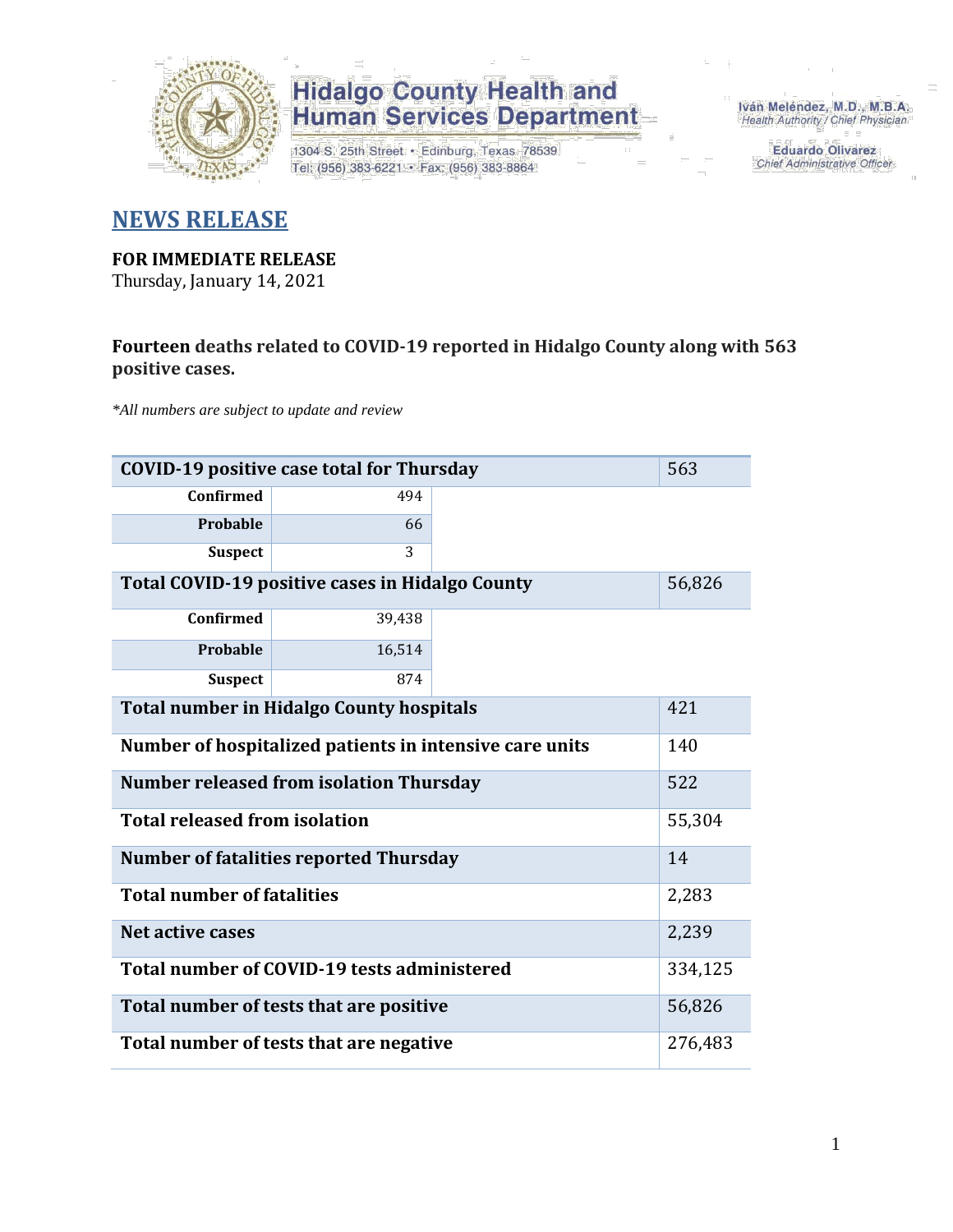

1304 S. 25th Street · Edinburg, Texas 78539 Tel: (956) 383-6221 · Fax: (956) 383-8864

Iván Meléndez, M.D., M.B.A. Health Authority / Chief Physician

> **Eduardo Olivarez** Chief Administrative Officer

*Hidalgo County uses the case status definition provided by the Texas Department of State Health Service's 2020 Epi Case Criteria Guide revised November 2020.*

- *1. Confirmed: A person who has tested positive through a molecular or PCR (oral or nasal swabs) test that looks for the presence of the virus's genetic material.*
- *2. Probable: A person who meets presumptive laboratory evidence through detection of COVID-19 by antigen test in a respiratory specimen.*
- *3. Suspect: A person who meets supported laboratory evidence through detection of specific antibodies in serum, plasma, whole body, and no prior history of being confirmed or probable case.*

*For more information of case status definition for COVID-19, please refer to:*

[https://www.dshs.state.tx.us/IDCU/investigation/epi-case-criteria-guide/2020-Epi-Case-Criteria-](https://www.dshs.state.tx.us/IDCU/investigation/epi-case-criteria-guide/2020-Epi-Case-Criteria-Guide.pdf)[Guide.pdf](https://www.dshs.state.tx.us/IDCU/investigation/epi-case-criteria-guide/2020-Epi-Case-Criteria-Guide.pdf)

The deaths include:

|                | <b>Age</b> | Gender | <b>City</b> |
|----------------|------------|--------|-------------|
| $\mathbf{1}$   | $70+$      | Male   | Alamo       |
| $\overline{2}$ | $70+$      | Male   | Alamo       |
| 3              | $70+$      | Female | Alton       |
| 4              | 40s        | Male   | Edinburg    |
| 5              | $70+$      | Female | Edinburg    |
| 6              | $70+$      | Male   | McAllen     |
| 7              | $70+$      | Male   | McAllen     |
| 8              | 50s        | Male   | Mission     |
| 9              | $70+$      | Female | Mission     |
| 10             | 70+        | Male   | Mission     |
| 11             | $70+$      | Male   | Mission     |
| 12             | 70+        | Male   | Pharr       |
| 13             | $70+$      | Male   | Pharr       |
| 14             | $70+$      | Female | Weslaco     |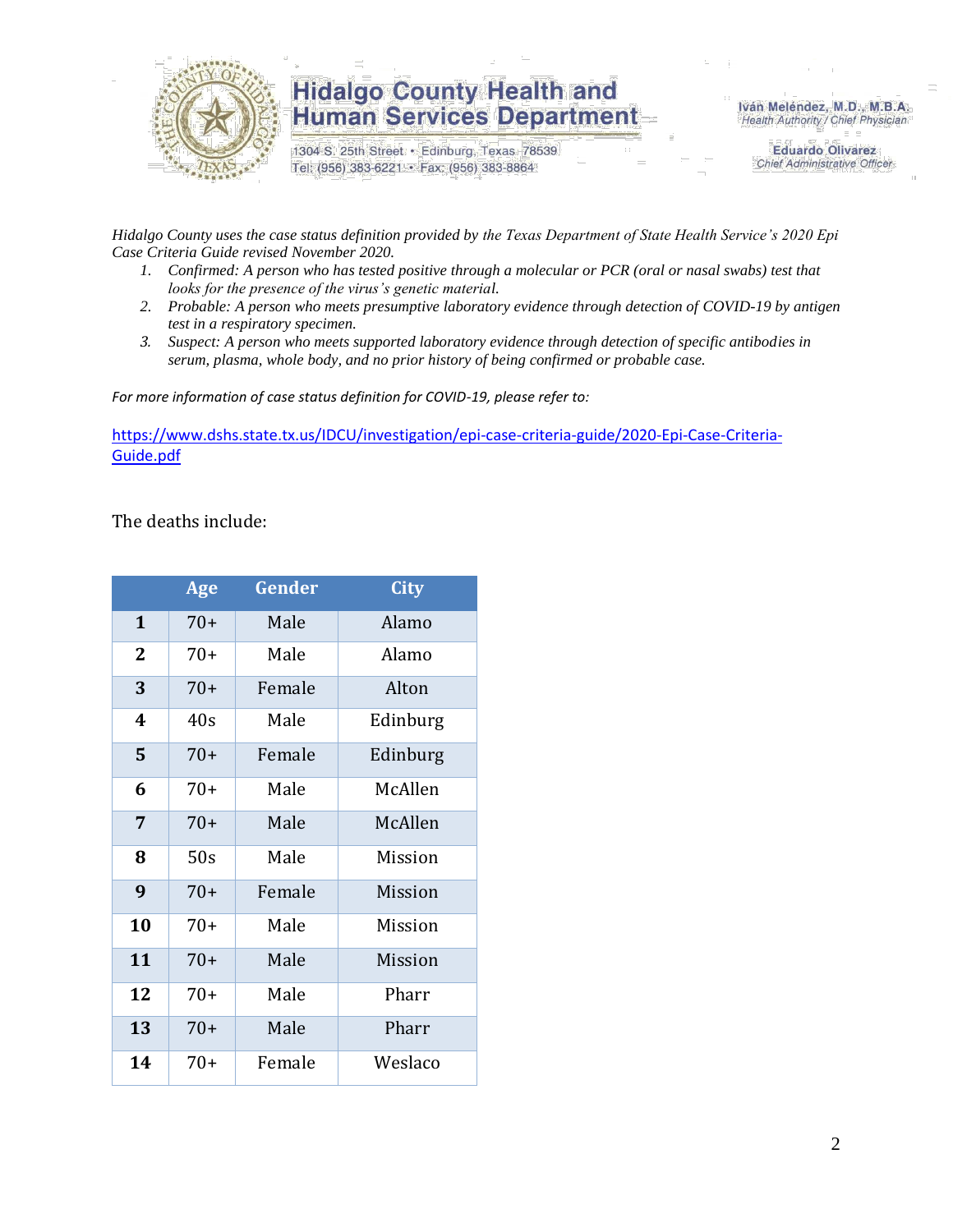

1304 S. 25th Street · Edinburg, Texas 78539 Tel: (956) 383-6221 · Fax: (956) 383-8864

Iván Meléndez, M.D., M.B.A.<br>Health Authority / Chief Physician

**Eduardo Olivarez** Chief Administrative Officer

Thursday, January 14, 2021 positive cases include:

|                  | Age<br><b>Range</b> | Gender                    | <b>City</b> |     | Age<br><b>Range</b> | Gender                    | <b>City</b> |     | Age<br>Range | Gender           | <b>City</b> |
|------------------|---------------------|---------------------------|-------------|-----|---------------------|---------------------------|-------------|-----|--------------|------------------|-------------|
| $\mathbf{1}$     | $0 - 19$            | $\mathbf M$               | Alamo       | 189 | 20s                 | $\boldsymbol{\mathrm{F}}$ | McAllen     | 377 | 50s          | M                | Mission     |
| $\boldsymbol{2}$ | $0 - 19$            | ${\bf F}$                 | Alamo       | 190 | 20s                 | F                         | McAllen     | 378 | 50s          | M                | Mission     |
| 3                | $0 - 19$            | $\mathbf M$               | Alamo       | 191 | 20s                 | $\mathbf M$               | McAllen     | 379 | 50s          | M                | Mission     |
| 4                | $0 - 19$            | $\rm F$                   | Alamo       | 192 | 20s                 | $\rm F$                   | McAllen     | 380 | 50s          | $\rm F$          | Mission     |
| $\mathbf 5$      | $0 - 19$            | $\mathbf M$               | Alamo       | 193 | 20s                 | ${\bf F}$                 | McAllen     | 381 | 50s          | $\mathbf M$      | Mission     |
| 6                | 20s                 | $\boldsymbol{\mathrm{F}}$ | Alamo       | 194 | 20s                 | $\mathbf M$               | McAllen     | 382 | 50s          | $\rm F$          | Mission     |
| $\sqrt{7}$       | 30s                 | ${\bf F}$                 | Alamo       | 195 | 20s                 | ${\bf F}$                 | McAllen     | 383 | 50s          | $\mathbf M$      | Mission     |
| 8                | 40s                 | M                         | Alamo       | 196 | 20s                 | M                         | McAllen     | 384 | 50s          | $\rm F$          | Mission     |
| $\boldsymbol{9}$ | 40s                 | M                         | Alamo       | 197 | 20s                 | ${\bf F}$                 | McAllen     | 385 | 60s          | $\mathbf M$      | Mission     |
| 10               | 40s                 | $\boldsymbol{\mathrm{F}}$ | Alamo       | 198 | 20s                 | $\rm F$                   | McAllen     | 386 | 60s          | $\rm F$          | Mission     |
| 11               | 50s                 | $\mathbf M$               | Alamo       | 199 | 20s                 | ${\bf F}$                 | McAllen     | 387 | 60s          | ${\bf F}$        | Mission     |
| 12               | 60s                 | $\boldsymbol{\mathrm{F}}$ | Alamo       | 200 | 20s                 | ${\bf F}$                 | McAllen     | 388 | $70+$        | $\boldsymbol{F}$ | Mission     |
| 13               | 60s                 | ${\bf F}$                 | Alamo       | 201 | 20s                 | ${\bf F}$                 | McAllen     | 389 | $70+$        | $\mathbf M$      | Mission     |
| 14               | $70+$               | M                         | Alamo       | 202 | 20s                 | M                         | McAllen     | 390 | $70+$        | $\rm F$          | Mission     |
| 15               | $70+$               | ${\bf F}$                 | Alamo       | 203 | 20s                 | $\mathbf M$               | McAllen     | 391 | $70+$        | M                | Mission     |
| 16               | $70+$               | M                         | Alamo       | 204 | 20s                 | $\rm F$                   | McAllen     | 392 | $70+$        | $\boldsymbol{F}$ | Mission     |
| 17               | $70+$               | $\rm F$                   | Alamo       | 205 | 20s                 | ${\bf F}$                 | McAllen     | 393 | $70+$        | $\mathbf M$      | Mission     |
| 18               | $70+$               | ${\bf F}$                 | Alamo       | 206 | 20s                 | M                         | McAllen     | 394 | $70+$        | M                | Mission     |
| 19               | $70+$               | $\rm F$                   | Alamo       | 207 | 20s                 | $\boldsymbol{\mathrm{F}}$ | McAllen     | 395 | $70+$        | $\mathbf M$      | Mission     |
| 20               | $70+$               | M                         | Alamo       | 208 | 20s                 | $\rm F$                   | McAllen     | 396 | $70+$        | M                | Mission     |
| 21               | $70+$               | $\rm F$                   | Alamo       | 209 | 30s                 | ${\bf F}$                 | McAllen     | 397 | $70+$        | $\mathbf M$      | Mission     |
| 22               | $70+$               | ${\bf F}$                 | Alamo       | 210 | 30s                 | $\mathbf M$               | McAllen     | 398 | $70+$        | M                | Mission     |
| 23               | $0 - 19$            | ${\bf F}$                 | Alton       | 211 | 30s                 | $\mathbf M$               | McAllen     | 399 | $70+$        | $\rm F$          | Mission     |
| 24               | $0 - 19$            | M                         | Alton       | 212 | 30s                 | M                         | McAllen     | 400 | $0 - 19$     | M                | Pharr       |
| 25               | $0 - 19$            | M                         | Alton       | 213 | 30s                 | $\boldsymbol{\mathrm{F}}$ | McAllen     | 401 | $0 - 19$     | M                | Pharr       |
| 26               | $0 - 19$            | $\rm F$                   | Alton       | 214 | 30s                 | M                         | McAllen     | 402 | $0 - 19$     | M                | Pharr       |
| 27               | $0 - 19$            | M                         | Alton       | 215 | 30s                 | ${\bf F}$                 | McAllen     | 403 | $0 - 19$     | $M_{\odot}$      | Pharr       |
| 28               | $0 - 19$            | M                         | Alton       | 216 | 30 <sub>s</sub>     | M                         | McAllen     | 404 | $0 - 19$     | $\mathbf{F}$     | Pharr       |
| 29               | 30s                 | $\mathbf M$               | Alton       | 217 | 30s                 | $\mathbf M$               | McAllen     | 405 | $0 - 19$     | $\mathbf{F}$     | Pharr       |
| 30               | 40s                 | M                         | Alton       | 218 | 30s                 | F                         | McAllen     | 406 | $0 - 19$     | F                | Pharr       |
| 31               | 50s                 | $\mathbf M$               | Alton       | 219 | 30s                 | $\mathbf M$               | McAllen     | 407 | $0 - 19$     | $\mathbf M$      | Pharr       |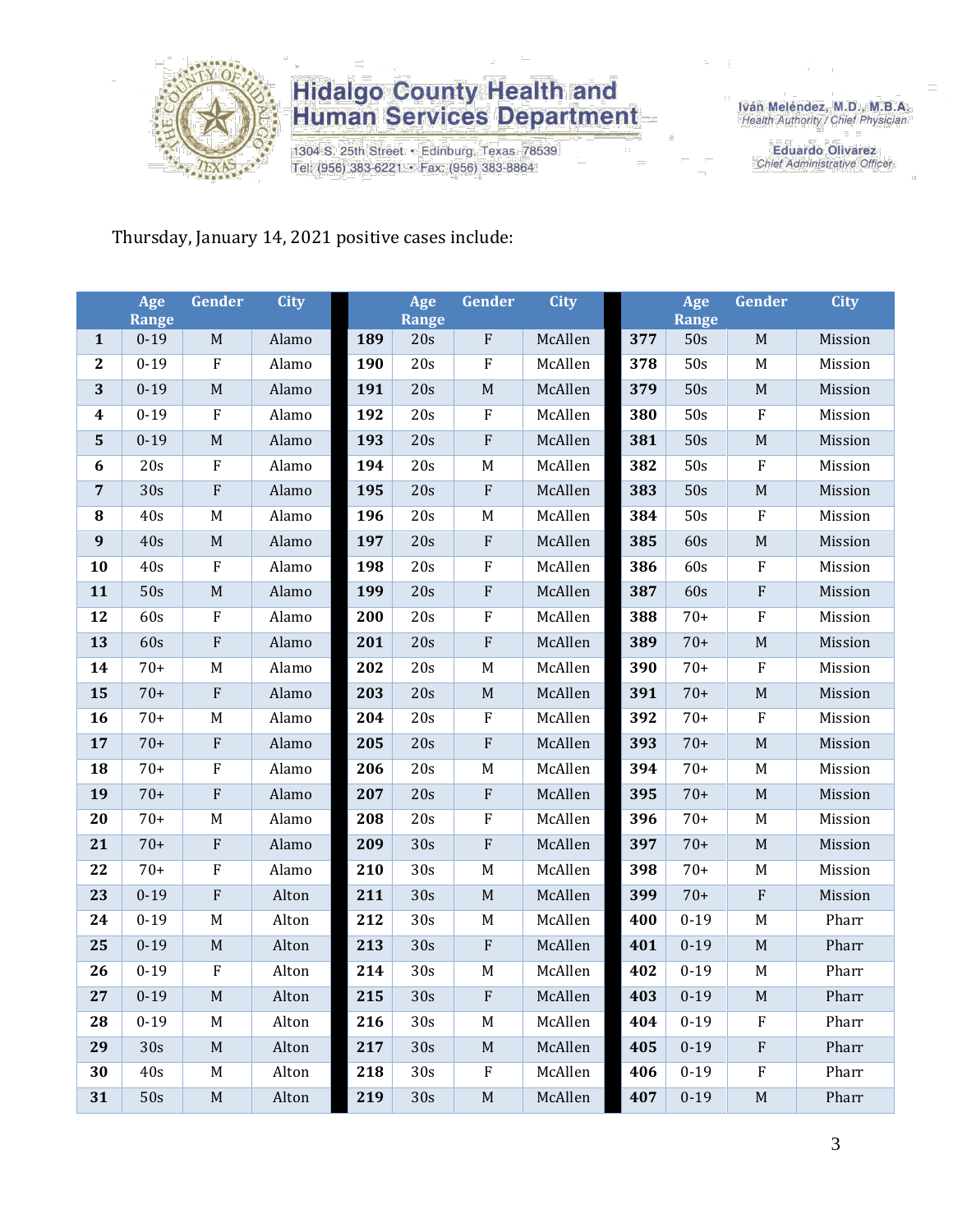

1304 S. 25th Street · Edinburg, Texas 78539 Tel: (956) 383-6221 · Fax: (956) 383-8864

Iván Meléndez, M.D., M.B.A.<br>Health Authority / Chief Physician

| 32 | 60s             | F                         | Alton | 220 | 30 <sub>s</sub> | M           | McAllen | 408 | $0 - 19$ | M                         | Pharr |
|----|-----------------|---------------------------|-------|-----|-----------------|-------------|---------|-----|----------|---------------------------|-------|
| 33 | 60s             | $\boldsymbol{\mathrm{F}}$ | Alton | 221 | 30s             | ${\bf F}$   | McAllen | 409 | $0 - 19$ | $\rm F$                   | Pharr |
| 34 | $70+$           | $\mathbf F$               | Alton | 222 | 30s             | $\rm F$     | McAllen | 410 | $0 - 19$ | M                         | Pharr |
| 35 | $0 - 19$        | ${\bf F}$                 | Donna | 223 | 40s             | $\mathbf M$ | McAllen | 411 | 20s      | $\mathbf M$               | Pharr |
| 36 | $0 - 19$        | M                         | Donna | 224 | 40s             | ${\bf F}$   | McAllen | 412 | 20s      | $\mathbf{F}$              | Pharr |
| 37 | $0 - 19$        | $\boldsymbol{\mathrm{F}}$ | Donna | 225 | 40s             | $\mathbf M$ | McAllen | 413 | 20s      | $\rm F$                   | Pharr |
| 38 | $0 - 19$        | ${\bf F}$                 | Donna | 226 | 40s             | M           | McAllen | 414 | 20s      | M                         | Pharr |
| 39 | $0 - 19$        | $\mathbf M$               | Donna | 227 | 40s             | $\mathbf M$ | McAllen | 415 | 20s      | $\rm F$                   | Pharr |
| 40 | $0 - 19$        | M                         | Donna | 228 | 40s             | ${\bf F}$   | McAllen | 416 | 20s      | M                         | Pharr |
| 41 | $0 - 19$        | $\mathbf M$               | Donna | 229 | 40s             | $\mathbf M$ | McAllen | 417 | 30s      | $\mathbf M$               | Pharr |
| 42 | $0 - 19$        | M                         | Donna | 230 | 40s             | F           | McAllen | 418 | 30s      | $\rm F$                   | Pharr |
| 43 | $0 - 19$        | $\mathbf M$               | Donna | 231 | 40s             | ${\bf F}$   | McAllen | 419 | 30s      | $\mathbf M$               | Pharr |
| 44 | 20s             | $\mathbf F$               | Donna | 232 | 40s             | F           | McAllen | 420 | 30s      | M                         | Pharr |
| 45 | 20s             | $\boldsymbol{\mathrm{F}}$ | Donna | 233 | 40s             | ${\bf F}$   | McAllen | 421 | 30s      | $\mathbf{F}$              | Pharr |
| 46 | 20s             | M                         | Donna | 234 | 50s             | $\mathbf M$ | McAllen | 422 | 30s      | $\rm F$                   | Pharr |
| 47 | 20s             | $\boldsymbol{\mathrm{F}}$ | Donna | 235 | 50s             | ${\bf F}$   | McAllen | 423 | 30s      | $\mathbf{F}$              | Pharr |
| 48 | 20s             | $\mathbf F$               | Donna | 236 | 50s             | M           | McAllen | 424 | 40s      | M                         | Pharr |
| 49 | 30s             | ${\bf F}$                 | Donna | 237 | 50s             | ${\bf F}$   | McAllen | 425 | 40s      | $\rm F$                   | Pharr |
| 50 | 30s             | ${\bf F}$                 | Donna | 238 | 50s             | $M_{\odot}$ | McAllen | 426 | 40s      | M                         | Pharr |
| 51 | 30s             | $\boldsymbol{\mathrm{F}}$ | Donna | 239 | 50s             | $\mathbf M$ | McAllen | 427 | 40s      | $\mathbf{F}$              | Pharr |
| 52 | 30 <sub>s</sub> | M                         | Donna | 240 | 50s             | M           | McAllen | 428 | 40s      | $\rm F$                   | Pharr |
| 53 | 40s             | $\boldsymbol{\mathrm{F}}$ | Donna | 241 | 50s             | $\mathbf M$ | McAllen | 429 | 40s      | $\mathbf M$               | Pharr |
| 54 | 40s             | M                         | Donna | 242 | 50s             | $\rm F$     | McAllen | 430 | 50s      | M                         | Pharr |
| 55 | 40s             | M                         | Donna | 243 | 50s             | ${\bf F}$   | McAllen | 431 | 50s      | $\boldsymbol{\mathrm{F}}$ | Pharr |
| 56 | 40s             | $\rm F$                   | Donna | 244 | 50s             | M           | McAllen | 432 | 50s      | M                         | Pharr |
| 57 | 40s             | ${\bf F}$                 | Donna | 245 | 50s             | ${\bf F}$   | McAllen | 433 | 50s      | $\mathbf M$               | Pharr |
| 58 | 50s             | F                         | Donna | 246 | 50s             | M           | McAllen | 434 | 50s      | $\rm F$                   | Pharr |
| 59 | 60s             | $\mathbf M$               | Donna | 247 | 60s             | $\rm F$     | McAllen | 435 | 50s      | ${\bf F}$                 | Pharr |
| 60 | 60s             | M                         | Donna | 248 | 60s             | M           | McAllen | 436 | 50s      | F                         | Pharr |
| 61 | 60s             | M                         | Donna | 249 | 60s             | $\mathbf M$ | McAllen | 437 | $70+$    | $\mathbf{F}$              | Pharr |
| 62 | 60s             | F                         | Donna | 250 | 60s             | M           | McAllen | 438 | $70+$    | $\mathbf{F}$              | Pharr |
| 63 | 60s             | M                         | Donna | 251 | 60s             | $M_{\odot}$ | McAllen | 439 | $70+$    | $\mathbf{F}$              | Pharr |
| 64 | 60s             | M                         | Donna | 252 | 60s             | ${\bf F}$   | McAllen | 440 | $70+$    | $\rm F$                   | Pharr |
| 65 | 60s             | M                         | Donna | 253 | 60s             | $\mathbf M$ | McAllen | 441 | $70+$    | $\mathbf M$               | Pharr |
| 66 | $70+$           | M                         | Donna | 254 | 60s             | $\rm F$     | McAllen | 442 | $70+$    | M                         | Pharr |
| 67 | $70+$           | ${\bf F}$                 | Donna | 255 | 60s             | $\mathbf M$ | McAllen | 443 | $70+$    | $\mathbf M$               | Pharr |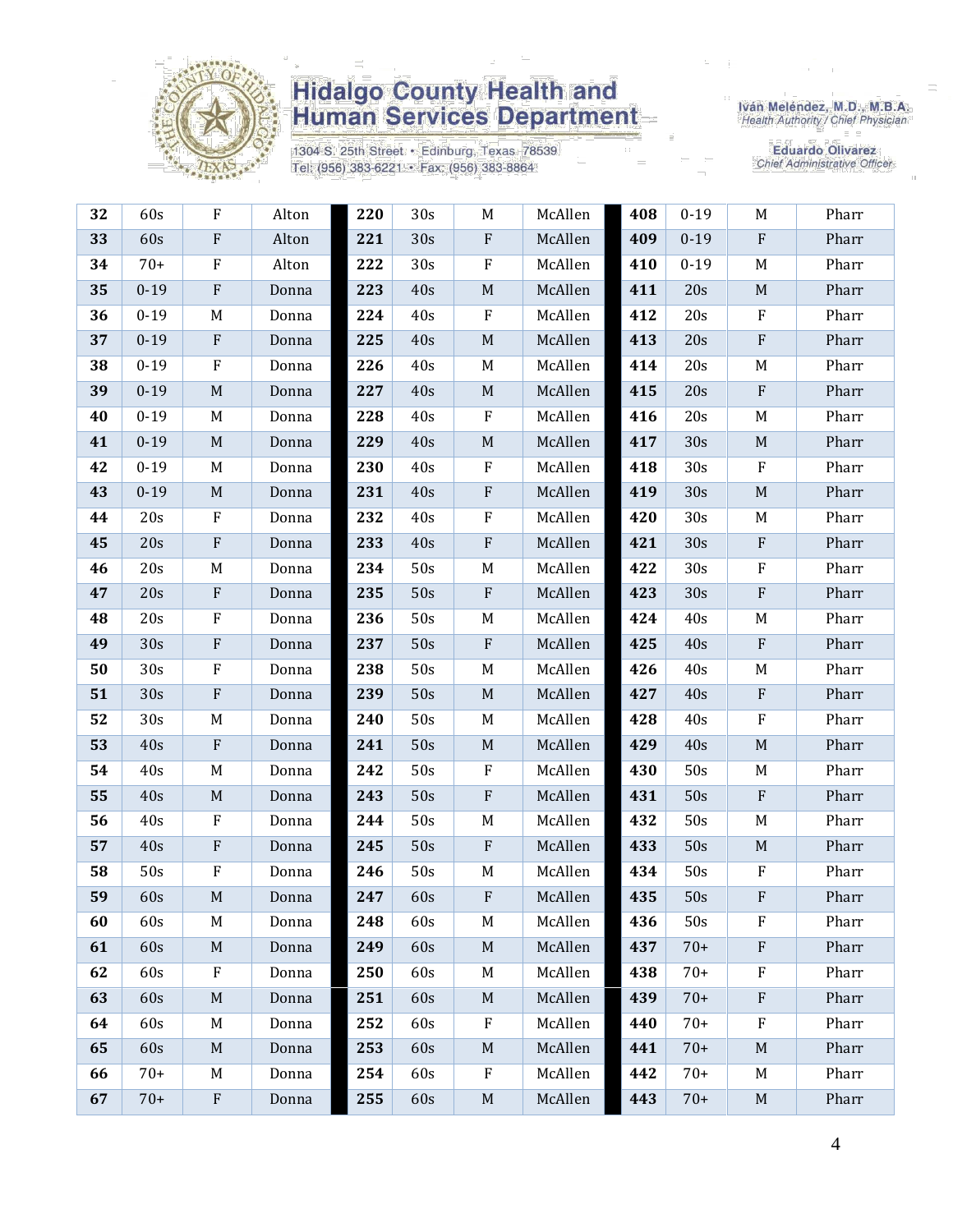

1304 S. 25th Street · Edinburg, Texas 78539 Tel: (956) 383-6221 · Fax: (956) 383-8864

Iván Meléndez, M.D., M.B.A.<br>Health Authority / Chief Physician

| 68  | $70+$    | $\rm F$     | Donna    | 256 | 60s      | $\mathbf M$ | McAllen  | 444 | $0 - 19$ | F           | San Juan    |
|-----|----------|-------------|----------|-----|----------|-------------|----------|-----|----------|-------------|-------------|
| 69  | $70+$    | $\mathbf M$ | Donna    | 257 | 60s      | ${\bf F}$   | McAllen  | 445 | $0 - 19$ | $\rm F$     | San Juan    |
| 70  | $70+$    | M           | Donna    | 258 | 60s      | $M_{\odot}$ | McAllen  | 446 | $0 - 19$ | M           | San Juan    |
| 71  | $70+$    | $\mathbf M$ | Donna    | 259 | $70+$    | $\mathbf M$ | McAllen  | 447 | $0 - 19$ | $\mathbf M$ | San Juan    |
| 72  | $0 - 19$ | M           | Edinburg | 260 | $70+$    | $\rm F$     | McAllen  | 448 | $0 - 19$ | M           | San Juan    |
| 73  | $0 - 19$ | $\mathbf M$ | Edinburg | 261 | $70+$    | ${\bf F}$   | McAllen  | 449 | 20s      | ${\bf F}$   | San Juan    |
| 74  | $0 - 19$ | M           | Edinburg | 262 | $70+$    | $\rm F$     | McAllen  | 450 | 20s      | F           | San Juan    |
| 75  | $0 - 19$ | $\mathbf M$ | Edinburg | 263 | $70+$    | $\rm F$     | McAllen  | 451 | 20s      | ${\bf F}$   | San Juan    |
| 76  | $0 - 19$ | M           | Edinburg | 264 | $70+$    | $\mathbf M$ | McAllen  | 452 | 30s      | $\rm F$     | San Juan    |
| 77  | $0 - 19$ | $\mathbf M$ | Edinburg | 265 | $70+$    | $\mathbf M$ | McAllen  | 453 | 30s      | $\mathbf M$ | San Juan    |
| 78  | $0 - 19$ | $\rm F$     | Edinburg | 266 | $70+$    | $\rm F$     | McAllen  | 454 | 40s      | $\rm F$     | San Juan    |
| 79  | $0 - 19$ | ${\bf F}$   | Edinburg | 267 | $70+$    | $\mathbf M$ | McAllen  | 455 | 40s      | $\rm F$     | San Juan    |
| 80  | $0 - 19$ | M           | Edinburg | 268 | $70+$    | $\mathbf F$ | McAllen  | 456 | 40s      | ${\bf F}$   | San Juan    |
| 81  | $0 - 19$ | $\mathbf M$ | Edinburg | 269 | $70+$    | $\mathbf M$ | McAllen  | 457 | 50s      | $\mathbf M$ | San Juan    |
| 82  | $0 - 19$ | M           | Edinburg | 270 | $70+$    | M           | McAllen  | 458 | 50s      | $\rm F$     | San Juan    |
| 83  | $0 - 19$ | ${\bf F}$   | Edinburg | 271 | $0 - 19$ | $\mathbf M$ | Mercedes | 459 | 50s      | $\mathbf M$ | San Juan    |
| 84  | $0 - 19$ | $\rm F$     | Edinburg | 272 | $0 - 19$ | $\mathbf M$ | Mercedes | 460 | 50s      | F           | San Juan    |
| 85  | $0 - 19$ | $\mathbf M$ | Edinburg | 273 | $0 - 19$ | $\rm F$     | Mercedes | 461 | 50s      | ${\bf F}$   | San Juan    |
| 86  | $0 - 19$ | M           | Edinburg | 274 | $0 - 19$ | $\mathbf M$ | Mercedes | 462 | 60s      | $\mathbf M$ | San Juan    |
| 87  | $0 - 19$ | $\mathbf M$ | Edinburg | 275 | $0 - 19$ | $\mathbf M$ | Mercedes | 463 | 60s      | $\mathbf M$ | San Juan    |
| 88  | $0 - 19$ | $\rm F$     | Edinburg | 276 | 20s      | $\rm F$     | Mercedes | 464 | 60s      | M           | San Juan    |
| 89  | $0 - 19$ | ${\bf F}$   | Edinburg | 277 | 20s      | $\mathbf M$ | Mercedes | 465 | 60s      | $\mathbf M$ | San Juan    |
| 90  | $0 - 19$ | $\rm F$     | Edinburg | 278 | 20s      | M           | Mercedes | 466 | $70+$    | $\mathbf M$ | San Juan    |
| 91  | $0 - 19$ | $\mathbf M$ | Edinburg | 279 | 20s      | $\rm F$     | Mercedes | 467 | $70+$    | $\rm F$     | San Juan    |
| 92  | $0 - 19$ | M           | Edinburg | 280 | 30s      | $\rm F$     | Mercedes | 468 | $70+$    | ${\bf F}$   | San Juan    |
| 93  | $0 - 19$ | ${\bf F}$   | Edinburg | 281 | 40s      | ${\bf F}$   | Mercedes | 469 | $70+$    | $\mathbf M$ | San Juan    |
| 94  | 20s      | $\rm F$     | Edinburg | 282 | 40s      | ${\bf F}$   | Mercedes | 470 | $0 - 19$ | M           | Undisclosed |
| 95  | 20s      | $\mathbf M$ | Edinburg | 283 | 40s      | ${\bf F}$   | Mercedes | 471 | $0 - 19$ | ${\bf F}$   | Undisclosed |
| 96  | 20s      | F           | Edinburg | 284 | 50s      | $M_{\odot}$ | Mercedes | 472 | $0 - 19$ | F           | Undisclosed |
| 97  | 20s      | $\rm F$     | Edinburg | 285 | 50s      | $\mathbf M$ | Mercedes | 473 | $0 - 19$ | ${\bf F}$   | Undisclosed |
| 98  | 20s      | M           | Edinburg | 286 | 50s      | $\mathbf F$ | Mercedes | 474 | $0 - 19$ | F           | Undisclosed |
| 99  | 20s      | ${\bf F}$   | Edinburg | 287 | 60s      | $\rm F$     | Mercedes | 475 | 20s      | ${\bf F}$   | Undisclosed |
| 100 | 20s      | M           | Edinburg | 288 | 60s      | $\rm F$     | Mercedes | 476 | 20s      | $\rm F$     | Undisclosed |
| 101 | 20s      | $\mathbf M$ | Edinburg | 289 | $70+$    | $\mathbf M$ | Mercedes | 477 | 20s      | $\mathbf M$ | Undisclosed |
| 102 | 20s      | M           | Edinburg | 290 | $0 - 19$ | $\rm F$     | Mission  | 478 | 20s      | M           | Undisclosed |
| 103 | 20s      | $\mathbf M$ | Edinburg | 291 | $0 - 19$ | $\rm F$     | Mission  | 479 | 20s      | ${\bf F}$   | Undisclosed |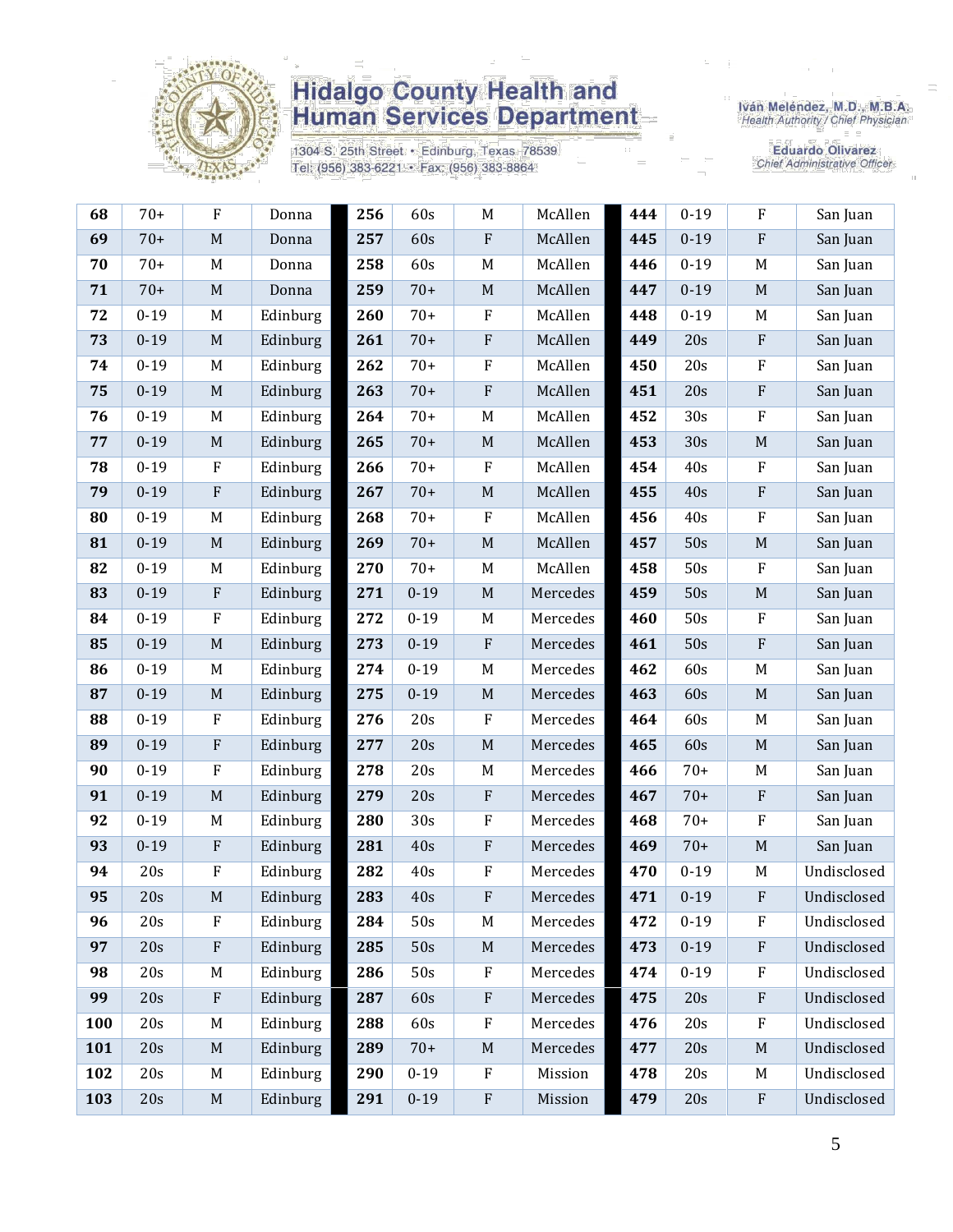

1304 S. 25th Street · Edinburg, Texas 78539 Tel: (956) 383-6221 · Fax: (956) 383-8864

Iván Meléndez, M.D., M.B.A.<br>Health Authority / Chief Physician

| 104 | 20s | ${\bf F}$                 | Edinburg | 292 | $0 - 19$ | $\rm F$                   | Mission | 480 | 30s      | $\rm F$     | Undisclosed |
|-----|-----|---------------------------|----------|-----|----------|---------------------------|---------|-----|----------|-------------|-------------|
| 105 | 20s | $\mathbf M$               | Edinburg | 293 | $0 - 19$ | $\mathbf M$               | Mission | 481 | 30s      | ${\bf F}$   | Undisclosed |
| 106 | 20s | ${\bf F}$                 | Edinburg | 294 | $0 - 19$ | $\boldsymbol{F}$          | Mission | 482 | 30s      | M           | Undisclosed |
| 107 | 20s | ${\bf F}$                 | Edinburg | 295 | $0 - 19$ | $\mathbf M$               | Mission | 483 | 30s      | $\rm F$     | Undisclosed |
| 108 | 20s | $\rm F$                   | Edinburg | 296 | $0 - 19$ | ${\bf F}$                 | Mission | 484 | 30s      | $\rm F$     | Undisclosed |
| 109 | 30s | $\mathbf M$               | Edinburg | 297 | $0 - 19$ | $\rm F$                   | Mission | 485 | 30s      | ${\bf F}$   | Undisclosed |
| 110 | 30s | $\rm F$                   | Edinburg | 298 | $0 - 19$ | $\rm F$                   | Mission | 486 | 30s      | M           | Undisclosed |
| 111 | 30s | $\mathbf M$               | Edinburg | 299 | $0 - 19$ | $\mathbf M$               | Mission | 487 | 30s      | ${\bf F}$   | Undisclosed |
| 112 | 30s | ${\bf F}$                 | Edinburg | 300 | $0 - 19$ | M                         | Mission | 488 | 30s      | M           | Undisclosed |
| 113 | 30s | ${\bf F}$                 | Edinburg | 301 | $0 - 19$ | $\mathbf M$               | Mission | 489 | 30s      | M           | Undisclosed |
| 114 | 30s | M                         | Edinburg | 302 | $0 - 19$ | $\mathbf M$               | Mission | 490 | 40s      | M           | Undisclosed |
| 115 | 30s | ${\bf F}$                 | Edinburg | 303 | $0 - 19$ | $\rm F$                   | Mission | 491 | 40s      | ${\bf F}$   | Undisclosed |
| 116 | 30s | F                         | Edinburg | 304 | $0 - 19$ | $\boldsymbol{F}$          | Mission | 492 | 40s      | M           | Undisclosed |
| 117 | 30s | ${\bf F}$                 | Edinburg | 305 | $0 - 19$ | $\mathbf M$               | Mission | 493 | 40s      | $\mathbf M$ | Undisclosed |
| 118 | 30s | M                         | Edinburg | 306 | $0 - 19$ | M                         | Mission | 494 | 40s      | $M_{\odot}$ | Undisclosed |
| 119 | 30s | ${\bf F}$                 | Edinburg | 307 | $0 - 19$ | $\mathbf M$               | Mission | 495 | 50s      | $\mathbf M$ | Undisclosed |
| 120 | 30s | M                         | Edinburg | 308 | $0 - 19$ | M                         | Mission | 496 | 50s      | M           | Undisclosed |
| 121 | 30s | $\boldsymbol{\mathrm{F}}$ | Edinburg | 309 | $0 - 19$ | $\mathbf M$               | Mission | 497 | 50s      | ${\bf F}$   | Undisclosed |
| 122 | 40s | M                         | Edinburg | 310 | $0 - 19$ | ${\bf F}$                 | Mission | 498 | 50s      | M           | Undisclosed |
| 123 | 40s | ${\bf F}$                 | Edinburg | 311 | $0 - 19$ | $\mathbf M$               | Mission | 499 | 60s      | ${\bf F}$   | Undisclosed |
| 124 | 40s | $\mathbf M$               | Edinburg | 312 | $0 - 19$ | M                         | Mission | 500 | 60s      | M           | Undisclosed |
| 125 | 40s | $\mathbf M$               | Edinburg | 313 | $0 - 19$ | $\, {\bf F}$              | Mission | 501 | 60s      | ${\bf F}$   | Undisclosed |
| 126 | 40s | ${\bf F}$                 | Edinburg | 314 | $0 - 19$ | $M_{\rm}$                 | Mission | 502 | 60s      | $\rm F$     | Undisclosed |
| 127 | 40s | $\rm F$                   | Edinburg | 315 | $0 - 19$ | $\mathbf M$               | Mission | 503 | 60s      | M           | Undisclosed |
| 128 | 40s | ${\bf F}$                 | Edinburg | 316 | 20s      | $\rm F$                   | Mission | 504 | 60s      | $M_{\odot}$ | Undisclosed |
| 129 | 40s | ${\bf F}$                 | Edinburg | 317 | 20s      | ${\bf F}$                 | Mission | 505 | $70+$    | ${\bf F}$   | Undisclosed |
| 130 | 40s | F                         | Edinburg | 318 | 20s      | M                         | Mission | 506 | $70+$    | M           | Undisclosed |
| 131 | 40s | $\mathbf M$               | Edinburg | 319 | 20s      | $\mathbf M$               | Mission | 507 | $70+$    | M           | Undisclosed |
| 132 | 40s | ${\bf F}$                 | Edinburg | 320 | 20s      | $\rm F$                   | Mission | 508 | $70+$    | M           | Undisclosed |
| 133 | 40s | $\boldsymbol{\mathrm{F}}$ | Edinburg | 321 | 20s      | $\rm F$                   | Mission | 509 | $70+$    | M           | Undisclosed |
| 134 | 40s | $\rm F$                   | Edinburg | 322 | 20s      | $\rm F$                   | Mission | 510 | 40s      | M           | Unknown     |
| 135 | 40s | ${\bf F}$                 | Edinburg | 323 | 20s      | $\rm F$                   | Mission | 511 | $0 - 19$ | ${\bf F}$   | Weslaco     |
| 136 | 40s | $\mathbf M$               | Edinburg | 324 | 20s      | ${\bf F}$                 | Mission | 512 | $0 - 19$ | $\rm F$     | Weslaco     |
| 137 | 40s | $\mathbf M$               | Edinburg | 325 | 20s      | $\boldsymbol{\mathrm{F}}$ | Mission | 513 | $0 - 19$ | $\mathbf M$ | Weslaco     |
| 138 | 50s | $\mathbf{F}$              | Edinburg | 326 | 20s      | $\rm F$                   | Mission | 514 | $0 - 19$ | $\rm F$     | Weslaco     |
| 139 | 50s | ${\bf F}$                 | Edinburg | 327 | 20s      | ${\bf F}$                 | Mission | 515 | $0 - 19$ | $\mathbf M$ | Weslaco     |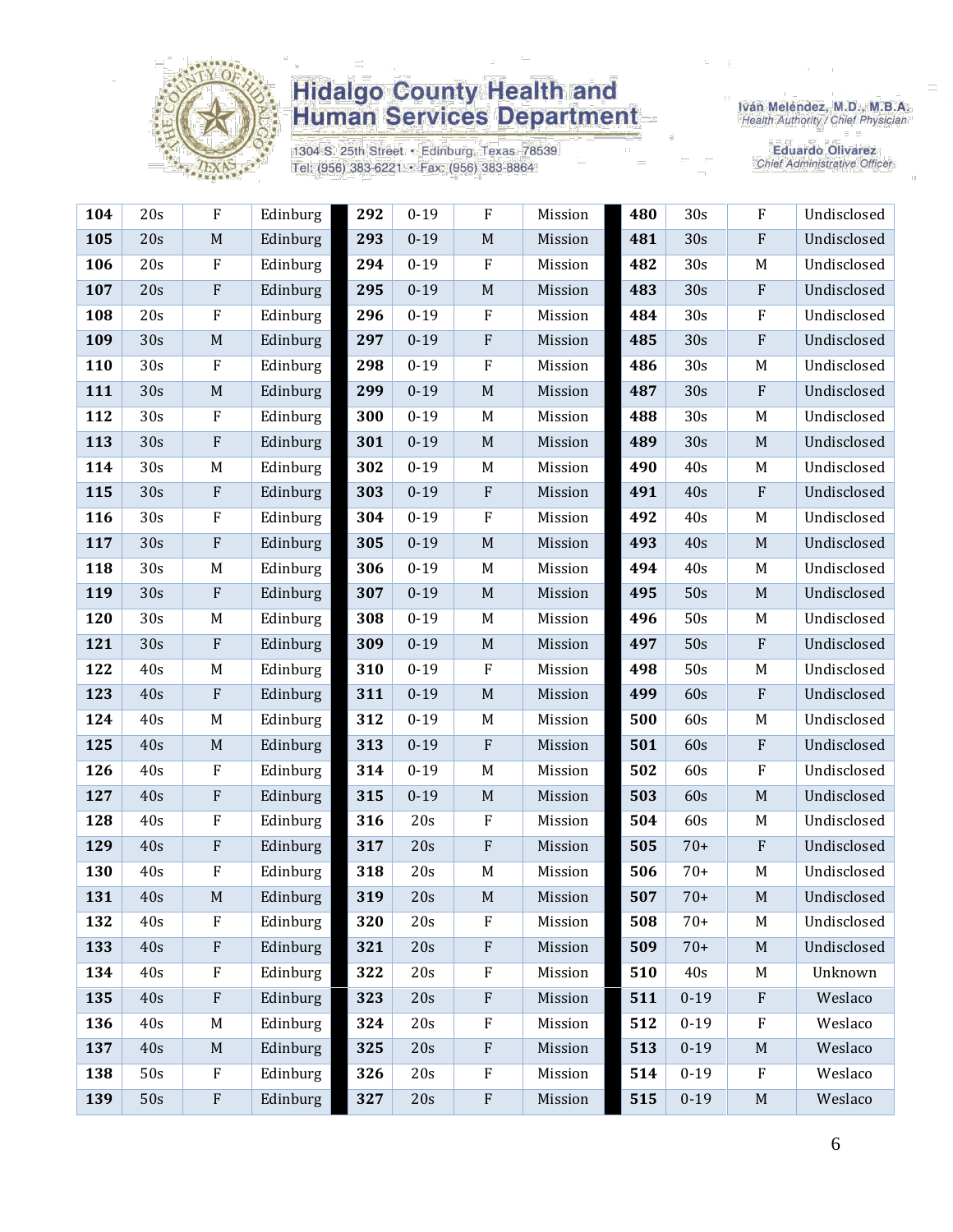

1304 S. 25th Street · Edinburg, Texas 78539 Tel: (956) 383-6221 · Fax: (956) 383-8864

Iván Meléndez, M.D., M.B.A.<br>Health Authority / Chief Physician

| 140 | 50s      | M           | Edinburg | 328 | 20s | $\rm F$     | Mission | 516 | $0 - 19$ | $\rm F$      | Weslaco |
|-----|----------|-------------|----------|-----|-----|-------------|---------|-----|----------|--------------|---------|
| 141 | 50s      | $\mathbf M$ | Edinburg | 329 | 20s | $\mathbf M$ | Mission | 517 | $0 - 19$ | $\rm F$      | Weslaco |
| 142 | 50s      | $\rm F$     | Edinburg | 330 | 20s | $\rm F$     | Mission | 518 | $0 - 19$ | $\rm F$      | Weslaco |
| 143 | 50s      | ${\bf F}$   | Edinburg | 331 | 20s | $\mathbf M$ | Mission | 519 | $0 - 19$ | $\mathbf M$  | Weslaco |
| 144 | 50s      | M           | Edinburg | 332 | 20s | M           | Mission | 520 | $0 - 19$ | M            | Weslaco |
| 145 | 50s      | M           | Edinburg | 333 | 20s | $\mathbf M$ | Mission | 521 | 20s      | $\mathbf M$  | Weslaco |
| 146 | 50s      | M           | Edinburg | 334 | 20s | M           | Mission | 522 | 20s      | $\rm F$      | Weslaco |
| 147 | 50s      | $\mathbf M$ | Edinburg | 335 | 20s | ${\bf F}$   | Mission | 523 | 20s      | $\mathbf M$  | Weslaco |
| 148 | 50s      | M           | Edinburg | 336 | 20s | M           | Mission | 524 | 20s      | ${\bf F}$    | Weslaco |
| 149 | 50s      | $\mathbf M$ | Edinburg | 337 | 30s | $\rm F$     | Mission | 525 | 20s      | $\rm F$      | Weslaco |
| 150 | 50s      | $\rm F$     | Edinburg | 338 | 30s | $\mathbf M$ | Mission | 526 | 20s      | $\rm F$      | Weslaco |
| 151 | 50s      | $\rm F$     | Edinburg | 339 | 30s | $\mathbf M$ | Mission | 527 | 20s      | $\mathbf M$  | Weslaco |
| 152 | 50s      | $\rm F$     | Edinburg | 340 | 30s | $\rm F$     | Mission | 528 | 20s      | $\mathbf F$  | Weslaco |
| 153 | 50s      | $\mathbf M$ | Edinburg | 341 | 30s | $\mathbf M$ | Mission | 529 | 20s      | $\rm F$      | Weslaco |
| 154 | 50s      | $\rm F$     | Edinburg | 342 | 30s | M           | Mission | 530 | 30s      | M            | Weslaco |
| 155 | 60s      | ${\bf F}$   | Edinburg | 343 | 30s | ${\bf F}$   | Mission | 531 | 30s      | $\mathbf M$  | Weslaco |
| 156 | 60s      | M           | Edinburg | 344 | 30s | M           | Mission | 532 | 30s      | $\rm F$      | Weslaco |
| 157 | 60s      | ${\bf F}$   | Edinburg | 345 | 30s | $\rm F$     | Mission | 533 | 30s      | $\mathbf M$  | Weslaco |
| 158 | 60s      | ${\bf F}$   | Edinburg | 346 | 30s | $\rm F$     | Mission | 534 | 30s      | $\mathbf{F}$ | Weslaco |
| 159 | 60s      | $\mathbf M$ | Edinburg | 347 | 30s | ${\bf F}$   | Mission | 535 | 30s      | $\rm F$      | Weslaco |
| 160 | 60s      | M           | Edinburg | 348 | 30s | ${\bf F}$   | Mission | 536 | 30s      | M            | Weslaco |
| 161 | 60s      | $\mathbf M$ | Edinburg | 349 | 30s | $\mathbf M$ | Mission | 537 | 30s      | $\mathbf M$  | Weslaco |
| 162 | 60s      | $\rm F$     | Edinburg | 350 | 40s | M           | Mission | 538 | 30s      | M            | Weslaco |
| 163 | 60s      | $\mathbf M$ | Edinburg | 351 | 40s | $\rm F$     | Mission | 539 | 40s      | $\rm F$      | Weslaco |
| 164 | 60s      | ${\bf F}$   | Edinburg | 352 | 40s | $\rm F$     | Mission | 540 | 40s      | ${\bf F}$    | Weslaco |
| 165 | 60s      | $\mathbf M$ | Edinburg | 353 | 40s | ${\bf F}$   | Mission | 541 | 40s      | $\rm F$      | Weslaco |
| 166 | $70+$    | F           | Edinburg | 354 | 40s | M           | Mission | 542 | 40s      | M            | Weslaco |
| 167 | $70+$    | ${\bf F}$   | Edinburg | 355 | 40s | $\mathbf M$ | Mission | 543 | 40s      | ${\bf F}$    | Weslaco |
| 168 | $70+$    | ${\bf F}$   | Edinburg | 356 | 40s | $\rm F$     | Mission | 544 | 40s      | F            | Weslaco |
| 169 | $70+$    | M           | Edinburg | 357 | 40s | ${\bf F}$   | Mission | 545 | 40s      | ${\bf F}$    | Weslaco |
| 170 | $70+$    | M           | Edinburg | 358 | 40s | M           | Mission | 546 | 40s      | M            | Weslaco |
| 171 | $70+$    | M           | Edinburg | 359 | 40s | $\mathbf M$ | Mission | 547 | 40s      | $\mathbf M$  | Weslaco |
| 172 | $70+$    | ${\bf F}$   | Edinburg | 360 | 40s | M           | Mission | 548 | 50s      | $\mathbf F$  | Weslaco |
| 173 | $0 - 19$ | ${\bf F}$   | Hidalgo  | 361 | 40s | $\,$ F      | Mission | 549 | 50s      | $\mathbf{F}$ | Weslaco |
| 174 | $0 - 19$ | M           | Hidalgo  | 362 | 40s | M           | Mission | 550 | 50s      | M            | Weslaco |
| 175 | 20s      | ${\bf F}$   | Hidalgo  | 363 | 40s | $\mathbf M$ | Mission | 551 | 50s      | ${\bf F}$    | Weslaco |